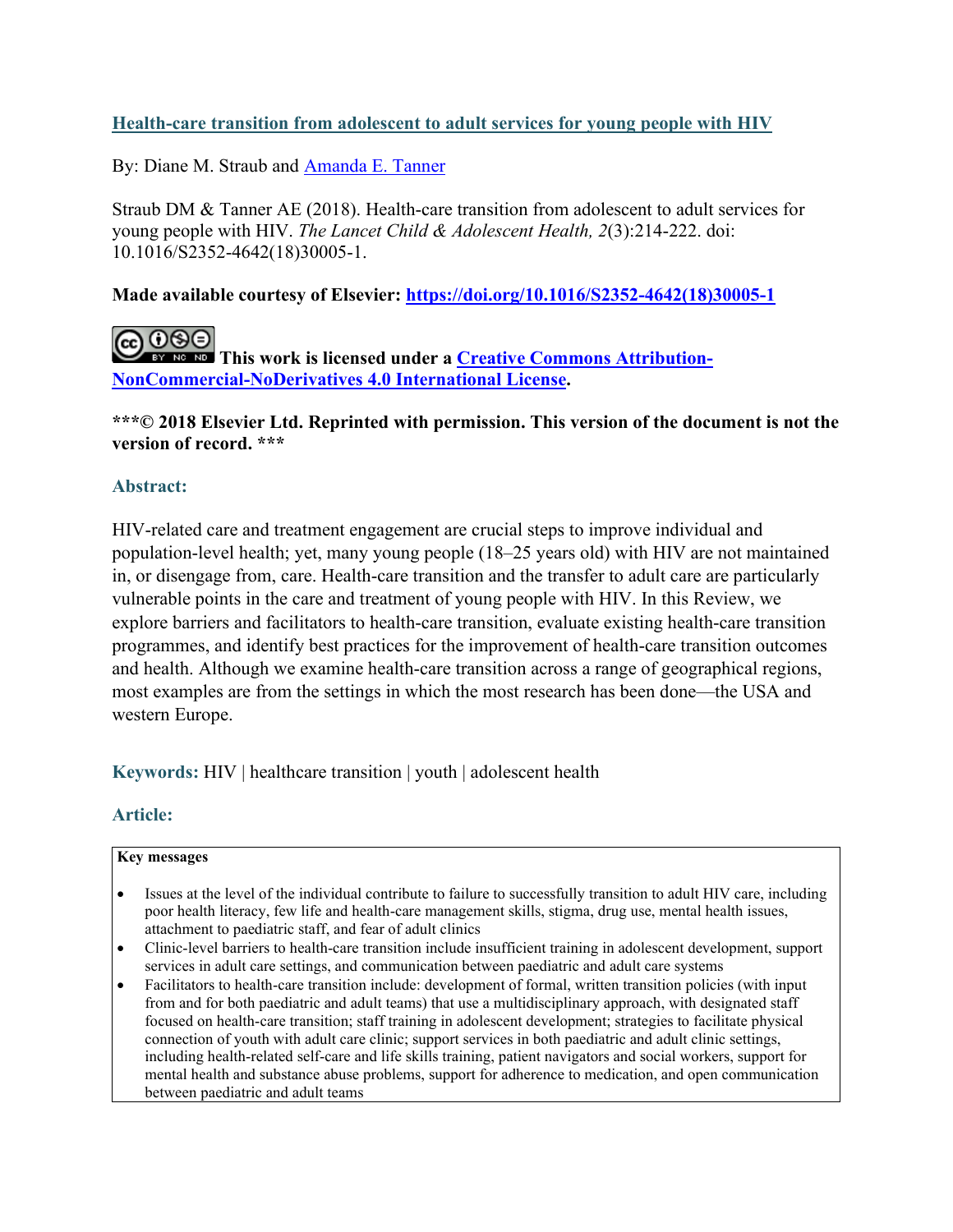- Individualised care plans that use a developmental approach to target young people with HIV (especially those most at risk for failing health-care transition) would be helpful to tailor programmes and target resources to improve individual and population-level health outcomes
- An evaluation of health-care transition would benefit from the development of patient registries, with input from paediatric and adult providers; formalised interclinic data-sharing agreements; medical records abstraction, including behavioural and biological markers, and psychological outcomes; and in-depth process assessments for health-care transition failures

## **Introduction**

Globally, 1.8 million adolescents are estimated to have HIV, with approximately 250 000 new infections reported annually.<sup>1,2</sup> As a result of treatment innovations (eg, treatment as prevention and achieving an undetectable viral load), HIV is now a chronic, rather than an acute, condition; young people with perinatally and behaviourally acquired HIV can live extended lives. To fully realise the public health benefits of these treatment innovations, people with HIV must remain engaged in care.<sup>3</sup> Yet, there are many stages across the HIV care continuum at which individuals might disengage, and young people with HIV are particularly at risk of this behaviour when transitioning from adolescent to adult HIV health-care and treatment services.<sup>4</sup> In the USA, for example, fewer than half of young people with HIV know their status, only a quarter are engaged in care, and approximately 6% achieve viral suppression; by contrast, 51% of adults with HIV are engaged in care and 28% are virally suppressed.<sup>4,5</sup> Successful progress through the HIV care continuum is challenged by clinical and structural factors across diagnostic and care systems.<sup>6</sup> The transition of young people with HIV from adolescent to adult services has become the focus of many studies and resultant reviews over the past 6 years.<sup>7–12</sup>

Health-care transition is the purposeful movement of young people (18–25 years old) from childcentred to adult-centred care,  $^{13}$  and successful transition is defined as young people having a non-paediatric provider, insurance, a recent health-care visit, and no treatment delay.<sup>14</sup> Transition to adult care is especially crucial for young people with HIV to remain healthy, maintain an undetectable viral load, and reduce secondary transmission.<sup>15</sup> As an infectious disease, HIV requires intensive, coordinated medical and behavioural management (eg, treatment of substance use and mental health care) to reduce the risk of transmission and its disproportionate effect on marginalised communities, such as sexual and ethnic minorities.<sup>16</sup> In the USA, approximately 25000 young people with HIV are scheduled for health-care transition in the next decade,  $16$  and a nascent body of research suggests that only 50% will remain in adult care 1 year after they transition.<sup>17</sup> Little health-care transition data are available from other (often less resourced) settings (eg, African and Asian countries), and these countries might have even lower rates of successful health-care transition than high-income settings. $8,11$ 

The low percentage of successful health-care transitions in resource-rich countries highlights the need for effective approaches to support the seamless process of transition, care engagement, and continued treatment in adult HIV care settings.<sup>18</sup> As such, organisations like WHO,<sup>19</sup> the American Academy of Pediatrics (AAP),<sup>20</sup> and the New York State Department of Health<sup>21</sup> have established HIV-related health-care transition guidelines. These guidelines recommend that: adolescent clinics develop formal written protocols, timelines, and evaluation plans; adolescents are introduced to transition early and provided with individualised pre-transition preparation; health-care transition is initiated between the ages of 18 and 25 years, and includes visits to adult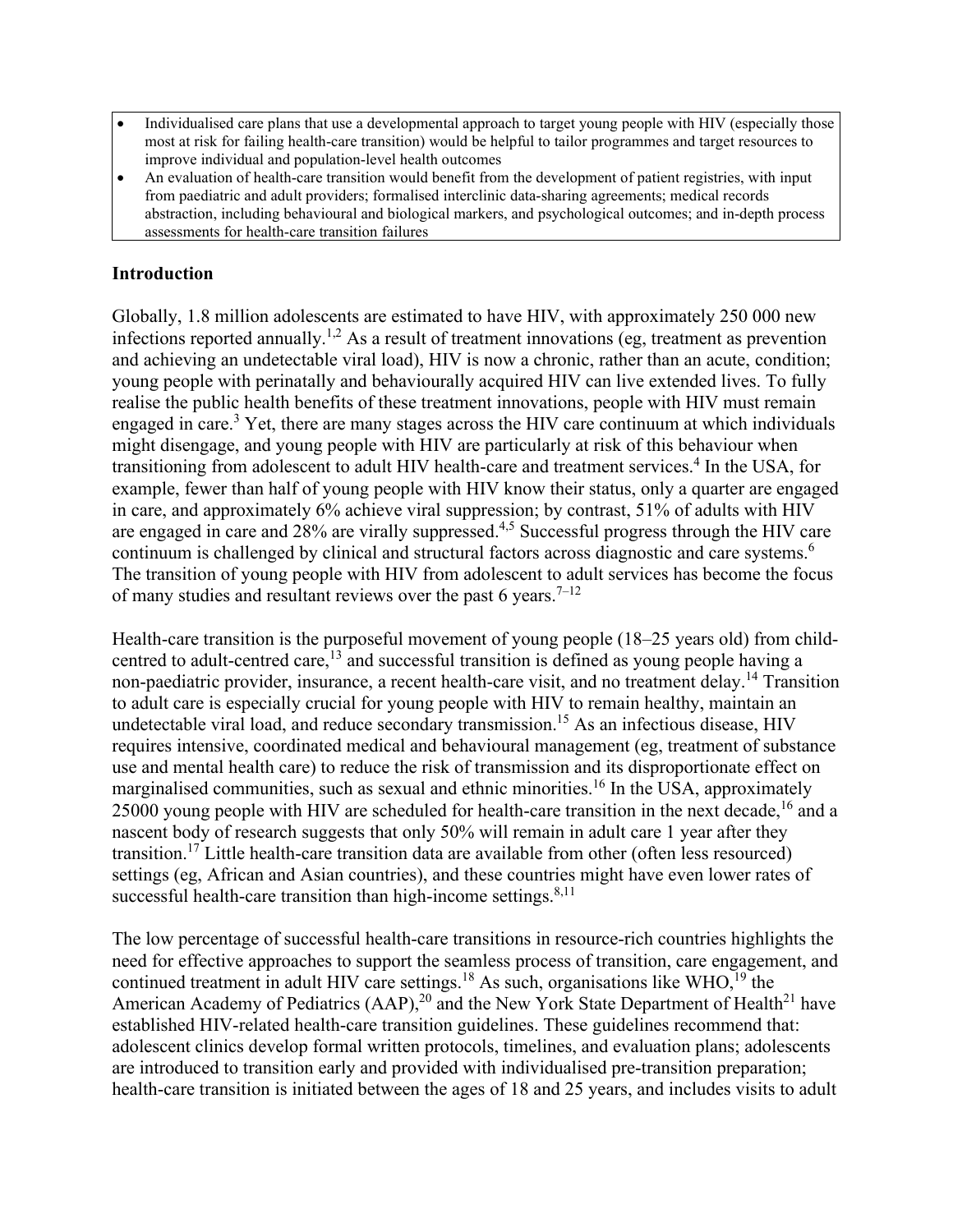clinics and data sharing (eg, medical and health records) between adolescent and adult clinics; and health-care transition outcomes are evaluated for young people (eg, engagement in adult care and viral loads).<sup>19,20</sup>

This Review examines the existing HIV-related health-care transition literature to highlight what is known from the perspectives of young people, caregivers, and providers; reports, from multiple clinics, of strategies to support young people during their health-care transition; and gaps in the existing research to provide recommendations to advance HIV-related health-care transition science and practice. We explore barriers and facilitators to health-care transition, evaluate existing health-care transition programmes, and identify best practices for the improvement of health-care transition outcomes and health for young people with HIV. Although this Review will examine health-care transition across a range of geographical regions, most research has occurred in the USA and western Europe, and thus most examples are from those settings (appendix).

We identified some inconsistency in the use of transition-related terms.<sup>13</sup> Here, we use the term transition (or health-care transition), as defined above,  $^{22}$  to refer to the process as a whole, and transfer to represent the actual movement of care from paediatric and adolescent care systems to adult care systems.

### **Barriers to health-care transition and transfer**

HIV infection poses many barriers to the challenging process of health-care transition for young people with HIV. This marginalised population is at risk of multiple psychosocial complications, such as substance abuse and mental health, which substantially affect the success of health-care transition.<sup>13,23</sup> Neglect, abandonment, or HIV status and chaotic social environments are also suggested to contribute to psychosocial problems, and the health-care transition is even more challenging for young people without basic life skills (eg, time management, financial competency, and meal preparation).<sup>24,25</sup> Elderly caregivers often struggle to deal with adolescent behaviour in general; thus, they might find it difficult to support a young person through their health-care transition.<sup>24,25</sup> The period of adolescent development is also a challenge for healthcare providers, because many paediatric providers do not have the training or capacity to teach adolescents about sex, relationships, and responsibilities, which have important implications for disease transmission and mirror other developmental milestones of achieving adulthood.<sup>24</sup> These themes reflect reports of young people feeling ill-prepared for their health-care transition, fear and anxiety related to a change of provider and the navigation of a new health-care system in adult care settings, and the need for more personal responsibility that comes with getting older.25,26 Additional training related to adolescent development might also be indicated for paediatric and adult providers and team members.<sup>27</sup>

Such psychosocial issues might contribute to the consistent theme of poor health literacy, poor adherence to care within health-care transition of young people with HIV, and the resultant medical consequences of high rates of viral resistance and medically complex patients. For example, Vijayan and colleagues<sup>25</sup> reported that only a third of a cohort of patients who were perinatally infected achieved their expected reading level, contributing to poor health literacy and adherence to medication. Several studies of mostly young people who were perinatally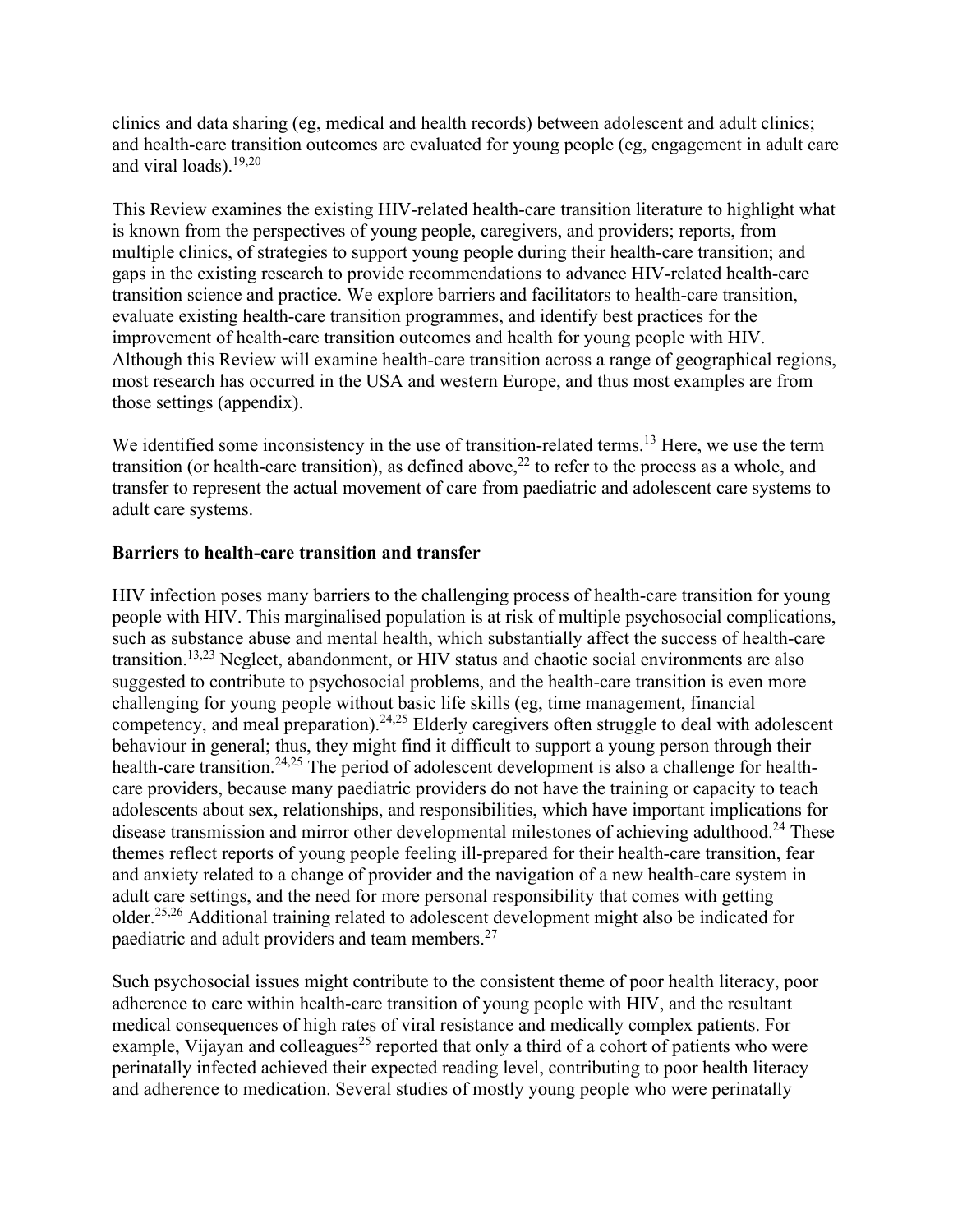infected showed detectable viraemia, low CD4 cell counts, and double and even triple class drug resistance with complex medical histories at the time of transfer.13,28–30 Many of these young people were born in the pre-highly active anti-retrovial therapy era and experienced medication fatigue,  $13,30$  which will probably be a less important factor as biomedical treatments continue to advance.

Young people who are infected with HIV perinatally often develop strong relationships with paediatric providers, resulting in a sense of loss at transfer of care. This dissolving of paediatric relationships and fear of anticipated cultural shifts represented by adult systems is a consistent theme expressed by patients, caregivers, and paediatric providers.13,23,25,26,31–33 Furthermore, the strategies used by paediatric and adolescent providers to keep young people engaged in care (eg, youth-friendly spaces and allowing patients to come late for appointments) might exacerbate these perceptions of clinical cultural change, and challenge young people's ability to be independent and autonomous after transfer of care.<sup>23</sup>

Barriers to successful transition after transfer of care reflect similar themes to those before transfer of care. Difficulties in the forming of connections between adult providers and young people reflect the sense of culture clash felt by young people in the adult setting.<sup>34</sup> This might be exacerbated by adult providers'—perhaps unrealistic— high expectations of patient readiness, developmental capacity, and responsibility and behaviour.<sup>27,34,35</sup> Structural barriers arise because of the short supply of support services in the adult setting when compared with the paediatric setting (eg, insurance eligibility and transportation).<sup>35</sup> Mental health also presents challenges for young people with HIV after transfer, with reports of high rates of prescriptions of psychotropic medications and admissions to psychiatric hospitals, and few emotional support services and a limited understanding of patient psychosocial needs by adult providers.<sup>35,36</sup> Absence of communication between paediatric and adolescent and adult care systems is also consistently cited as a substantial barrier to successful transfer of care.<sup>27,32,35,36</sup>

Despite the challenges of health-care transition, a shift in the paradigm has been suggested; specifically, to focus on the benefits of transfer to adult care, including opportunities for young people to develop skills for increased independence, control and responsibility (and satisfaction in response to being treated like an adult), and access to high-quality adult care.<sup>32,33,37,38</sup> Persson and Newman<sup>39</sup> had a more positive take: this population of young people should not be exclusively considered as vulnerable; they should also be seen as having specific strengths (eg, resilience, foresight, coping strategies, expertise, or life skills as a result of their illness) that can be positively exploited to increase the likelihood of successful health-care transition.

#### **Health-care transition facilitators and strategies**

Little research has specifically addressed the development and implementation of formal healthcare transition protocols and policies, and most adolescent clinics do not have such protocols.<sup>13,23</sup> In the absence of substantial research, expert opinion recommends the development of a formal, written policy for the transition of young people to adult care by the paediatric and adolescent HIV care team, with input from adult HIV care providers, which should include goals and timelines, be shared with all members of the health-care team, and be implemented with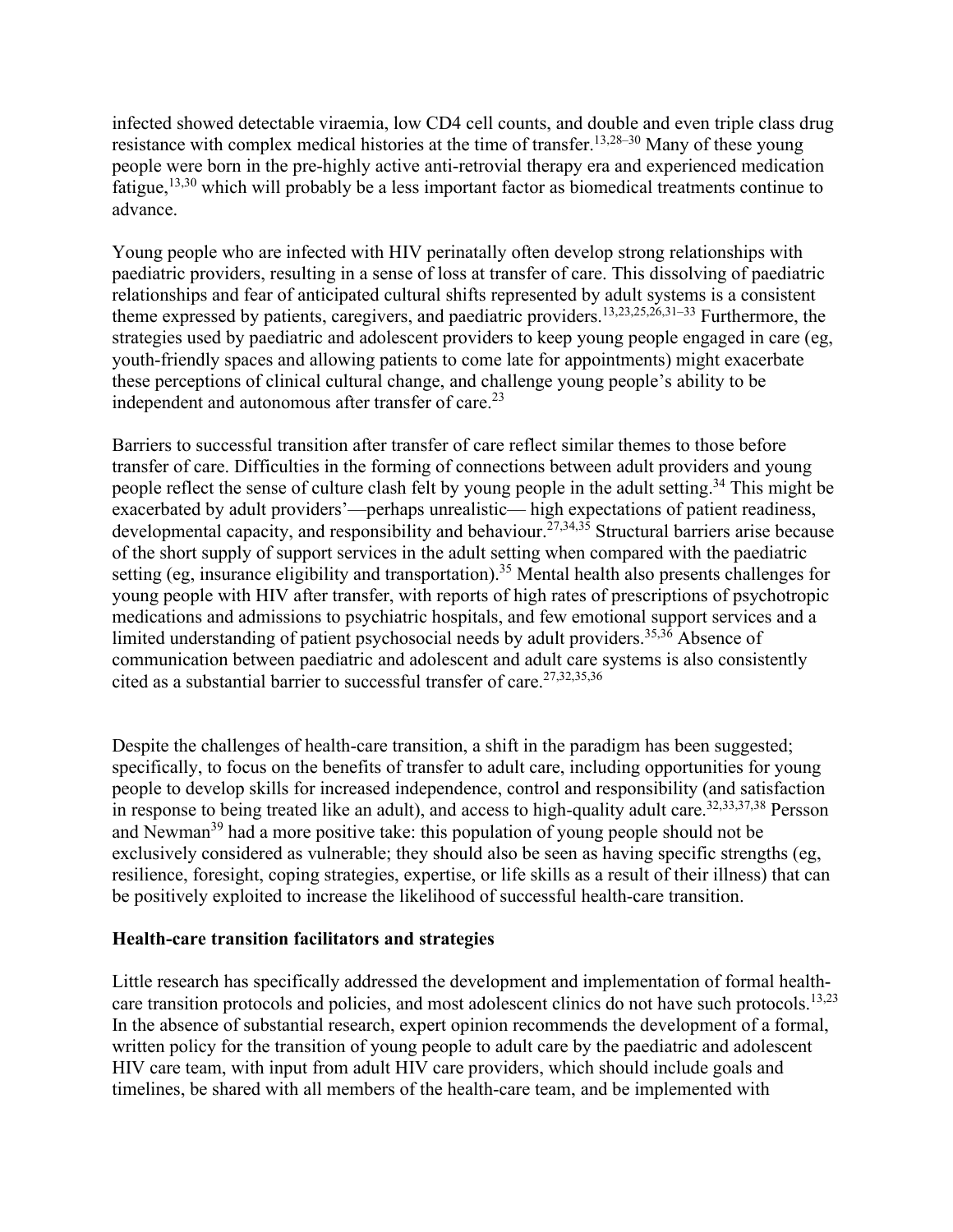appropriate staff training.20 Multiple studies suggest the need for clinic staff to take a multidisciplinary team approach and identify a staff member to specifically focus on the transition process,  $13,23$  with social workers often fulfilling this role.<sup>40</sup> Panel 1 presents a summary of the strategies for the preparation of health-care transition for youth to adult care.

**Panel 1.** Strategies for the preparation of transfer and connection of young people with HIV with adult care

- Written transition policy that includes designated clinic staff support, protocols for formal communication between paediatric and adult providers, and timelines and goals for the entire transition process, including post transfer
- Development of an individualised, written transition plan for each patient that addresses behavioural, emotional, and mental health problems, provides assistance with logistics (eg, navigation of health insurance and other social services), and includes a portable medical summary and emergency plan
- Training in adolescent development for paediatric providers and team members
- Training in health literacy, health-related self-care, and life skills for young people in paediatric clinic settings before transfer
- Strategies to facilitate physical connection of young people with the adult care clinic, including:
	- o Adolescent clinic staff attend the young person's first adult medical appointment
	- o Adult provider does first visit at adolescent clinic
	- o Adult clinic site visits to meet the new adult provider before transfer
	- o Young person is consulted when adult clinic appointments are scheduled
	- Specific adolescent and young adult HIV clinic
	- o Having a peer volunteer or staff member straddle both paediatric and adult clinics
	- o Ongoing communication and support from the paediatric team during and after transfer, but discontinuation of provision of care by the paediatric team after transfer (to reinforce the primary role of the adult providers)

The preparation process for the health-care transition should begin in early adolescence (after full disclosure and explanation of infection status, in the case of young people who were perinatally infected with HIV), or at an appropriate time after the initial diagnosis.<sup>20,26,38</sup> Early initiation of these discussions allows for substantial preparation time before transfer of care<sup>39</sup> and patient training in independent living skills, including health-related self-care.<sup>26</sup> Multiple studies identify the need for consideration of developmental level, with formal readiness assessment tools to reveal areas of strength and weakness, which might help focus patient education target areas and individualised management and care plans throughout the health-care transition process.20,36,41 Given the multiple psychosocial barriers to health-care transition identified in this population, particular attention should be paid to the identification and addressing of behavioural, emotional, and mental health problems.<sup>20</sup> The transition should occur with the involvement of the young person and caregiver, and should have realistic goals.<sup>20,32</sup> The AAP guidelines<sup>20</sup> recommend an individualised, written transition plan that includes a portable medical summary and an emergency care plan, and that should be discussed at least annually with all parties and modified as appropriate. The plan should also provide assistance with logistics throughout the transition process<sup>36</sup> and address system-level concerns, such as the navigation of health insurance and other social services.<sup>41</sup>

The transfer to adult care should ideally be initiated at an older, rather than younger, age (ie,  $\geq$ 18 years old, but older than this is thought to be better);  $26$  however, contextual and system-level factors affect the process. Clinical protocol and infrastructure effect timing of care transfer, which probably varies by setting (eg, region and resources).  $8,11,12$  Multiple studies cite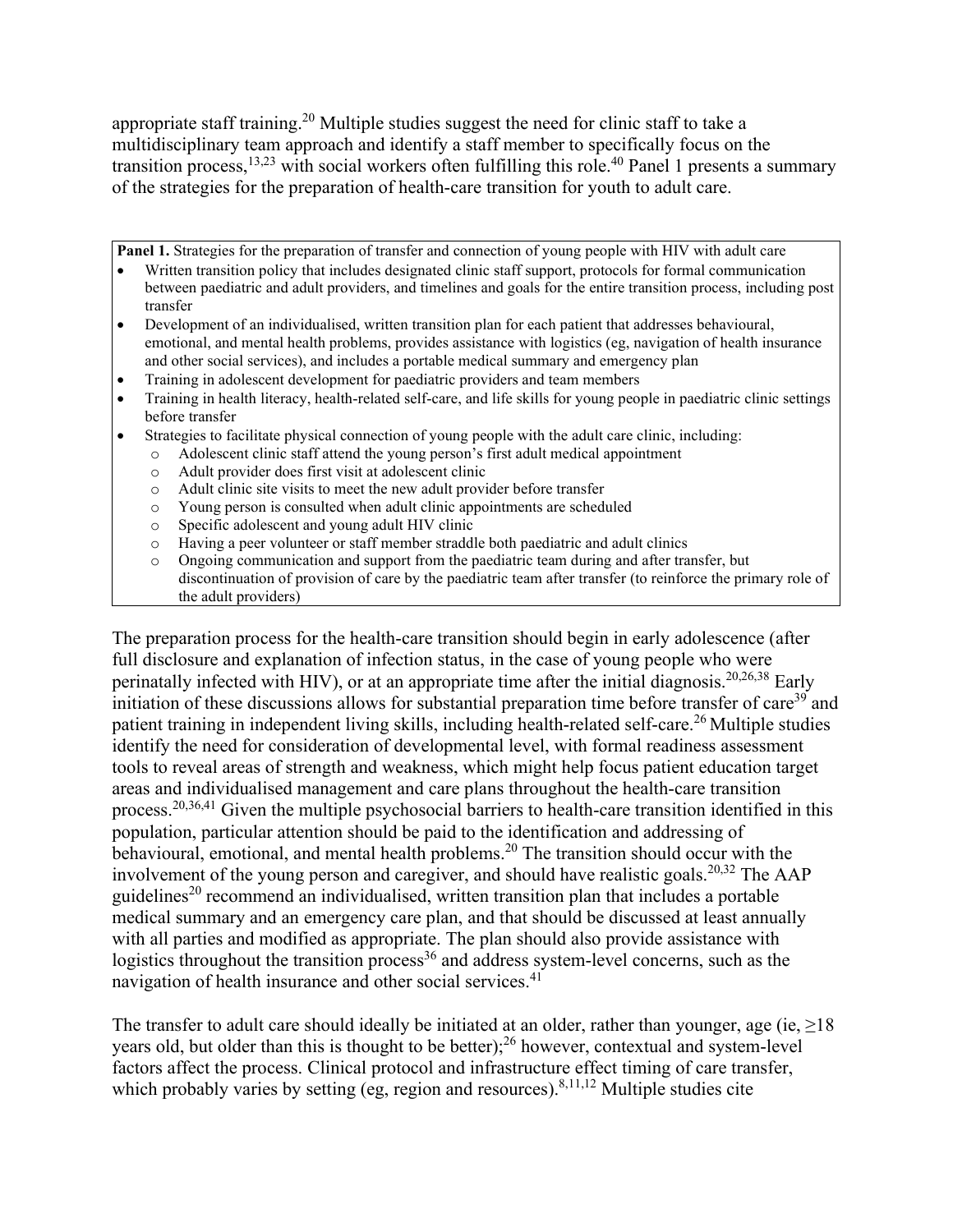communication<sup>23,36,40,41</sup> between paediatric and adult providers as being a factor crucial to healthcare transition success, although little research provides detailed descriptions of how this might be implemented, and it is reported as frequently limited in practice.<sup>23</sup> Connecting young people to adult care is also seemingly crucial to health-care transition success, with multiple examples reported. Strategies include the adolescent clinic staff attending the young person's first adult medical appointment, the adult provider making the first visit to the adolescent clinic, the young person visiting the adult clinic site to meet the new adult provider before transfer, the adult provider working with the young person to schedule their adult clinic appointments, and the establishment of a specific adolescent HIV clinic and peer support system.<sup>20,33,41</sup> Ongoing communication and support from the paediatric team during and after transfer, perhaps by a nurse, social worker, or peer, might further improve the success of health-care transition.<sup>20,24,40</sup> One particularly innovative approach was proposed by Tulloch and colleagues,<sup>24</sup> who used peer volunteers as co-providers who straddled paediatric and adult clinics to assist in the transition process. This strategy is consistent with WHO recommendations<sup>19</sup> to shift tasks to less specialised workers to improve communication and young people's connection to adult clinics. Other strategies to improve the transition process seek to shift more of the responsibility for successful health-care transition to adult care systems, including the use of clinical policies and environments that make adult clinics more youth friendly, create more similar expectations between adolescent and adult clinics, and provide more personal and consistent care (figure  $1$ .<sup>27,36</sup> Finally, although the paediatric and adolescent health-care team should encourage and support young people and be a resource for the adult health-care provider after transfer, the paediatric and adolescent team should withdraw from the provision of care to prevent confusion and reinforce the new and primary role of the adult provider.<sup>20</sup>



**Figure 1.** Key components of a post-transfer youth-friendly adult clinic

## **Specific transition-related programmes**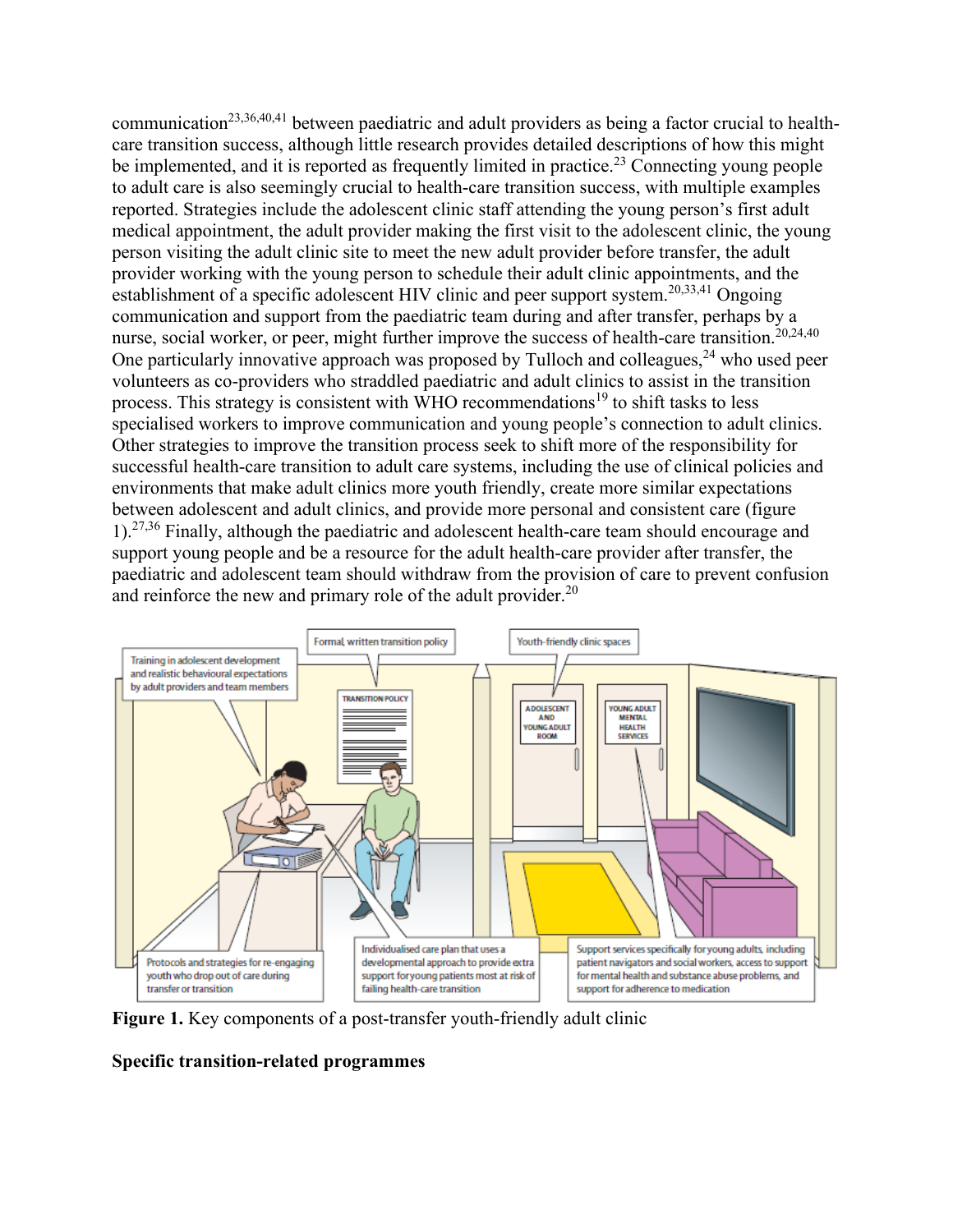Several transition-related programmes specifically addressed the aforementioned barriers, demonstrated innovation, and aligned with overall health-care transition recommendations. The first group of programmes addressed transition preparation. White and colleagues<sup>42</sup> implemented a small intervention consisting of training an outreach coordinator in health literacy and healthcare transition using the American Medical Association's tools on the Teach Back method,<sup>43</sup> which is designed to improve patient understanding of health-related topics. Subsequently, the outreach coordinator implemented a programme focusing on health literacy and medication management for young people preparing to transfer to adult care, which resulted in improved understanding of health literacy and significant increases in youth knowledge of medication and health-care navigation management before and after intervention ( $p \le 0.001$ ), which are skills likely to be important for successful health-care transition. A small UK-based study<sup>44</sup> examined the effect of participation of young people who were perinatally infected with HIV in the Looking Forward Project, which was designed to provide a comprehensive approach to healthcare transition preparation, including adherence to medication and healthy sexual relationships (eg, communication and condom use). The young people who participated reported that the events were helpful in developing improved attitudes toward adherence to medication and the future; however, there were no reports of changes in attitudes toward transition. Wiener and  $\text{colleagues}^{36}$  also implemented a small formal health-care transition readiness programme, which included a structured readiness assessment tool; through a pre–post evaluation design, they found that participating caregivers and infected young adults showed increased health-care transition readiness and decreased anxiety. In this study, participants' primary concern was the low social support after-care transfer.

Other programmes had unique approaches to connecting paediatric and adolescent clinic sites to adult clinic sites. Hansudewechakul and colleagues<sup>45</sup> described post-transition retention in care for 67 young Thai people who transitioned to adult HIV care from a single clinic between 2008 and 2014. This clinic prepared the adolescents as a cohort (instead of individuals) through an offsite health-care transition programme that allowed young people to interact with adult providers before transfer of care. Following this, the young people had their initial adult clinic appointment on the same day, and paediatric and adolescent clinic staff and adult clinic staff conducted case conferences to support health-care transition efficiency and acceptability. The authors stated that young people who transition as a group have increased peer support, which might facilitate health outcomes (eg, adherence to medication and viral suppression). Additionally, they proposed that retention in care post transfer is supported by a programme that includes the paediatric and adolescent clinic and the adult clinic, and recognises individual young people's readiness. Nyabigambo and colleagues<sup>46</sup> evaluated a free HIV transition clinic in Uganda, by conducting interview questionnaires and medical record reviews of 15–24-year-old patients. Only 32% of patients were regular users (attended every monthly appointment in the preceding 6-month period), with the main determinants of regular use including a CD4 count of less than 250 cells per μL, being on antiretroviral therapy, receiving counselling services, female sex, and having a regular caregiver at home. Services most used were clinical examination, laboratory services, and counselling (all in clinic). The least-used services were home visits and peer support (both community based). The authors postulated that young people with improved health did not feel the need to use services regularly, and that stigma might lead men to use clinic services less frequently. The seemingly beneficial localisation of health services might be offset by the requirement for young people to have to transfer between multiple clinics (eg, transfer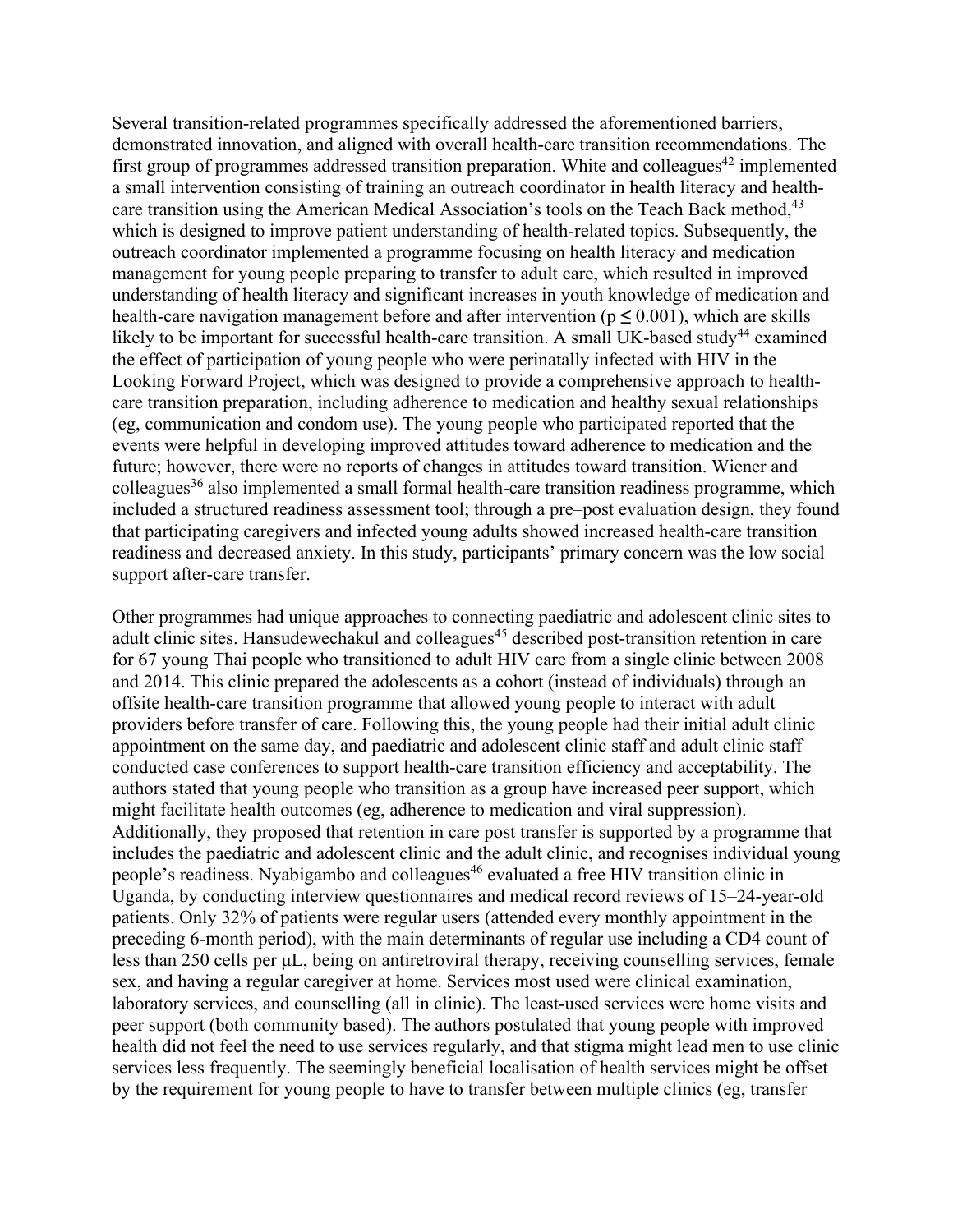from paediatric clinic, to transition clinic, and then to adult clinic), so further research might help to determine the efficacy of this innovative approach. Maturo and colleagues<sup>47</sup> described the development of a formal health-care transition policy and programme, called Movin' Out, which occurred after the clinic experienced high numbers of health-care transition failure. This programme moved the transfer of care from 21 to 25 years old, and included: the initiation of the formal transfer process when the patient was aged 23 years (discussions with patient at all clinical visits, and including education, support, and review of realistic expectations); the introduction of the patient to the adult provider at 24 years old, at which time he or she also received clinical care from the adult provider in the paediatric setting for a number of visits; and the accompaniment of the patient by the paediatric social worker or peer mentor to the adult clinic appointment with the same adult provider.

#### **Evaluation of health-care transition**

The evaluation of health-care transition is hampered by the absence of a universal, clinically relevant definition of success.<sup>13</sup> Hussen and colleagues<sup>10</sup> suggested that patient attendance at a first visit, or even a second visit, does not necessarily suggest long-term engagement, because only 50–89% of young people with HIV who successfully transition were retained in adult care after 1 year, and even fewer (56%) after 2 years.<sup>17,48</sup> This poor retention suggests transfer is an important but insufficient piece of health-care transition—akin to care linkage after a positive HIV test result being crucial to, yet unique from, care engagement.<sup>49</sup> The development of a system such as a patient registry, like the one available in some European countries,  $28,29,50,51$ would allow young people with HIV to be clinically followed up, and the completion and outcome of the health-care transition process documented. Qualitative and quantitative methods have been proposed and used in several studies to assess health-care transition, including behavioural (eg, adult clinic attendance and medication adherence) and biological (eg, viral load and CD4 cell count) markers.<sup>52</sup> However, there are few data from which health-care transition success can be evaluated.<sup>23</sup> The Movin' Out programme<sup>53</sup> used medical record assessment after health-care transition (minimum of 1 year after transfer to the adult clinic) for 18 young people with HIV who transitioned successfully (72%).

Biological outcome measures have been assessed in only a few studies. One Dutch study<sup>51</sup> used an existing comprehensive national data registry and medical records abstraction to assess biological and social and treatment data at baseline, at transfer, and after health-care transition. Participants had a significantly increased risk of virological failure around and shortly after transfer of care ( $p = 0.03$ ), with presence or absence of virological failure during the paediatric period strongly predicting virological failure as an adult. Hussen and colleagues<sup>48</sup> did a retrospective study of patients who were predominantly behaviourally infected with HIV, who transitioned from paediatric to adult care within the same centre (all of whom were housed within the same building and shared the same electronic medical record system, but with no uniform transition protocol in place). Shorter linkage time and pre-transfer viral suppression predicted better outcomes post transfer, and retention fell significantly during the 2-year followup, prompting recommendations for intensive and longer duration of transition support (both before and after transfer) for high-risk patients. In a study<sup>54</sup> of mostly young Spanish people who were perinatally infected with HIV, immunological and virological control was poorer among young people transferred to adult care compared with those not yet transferred. However, young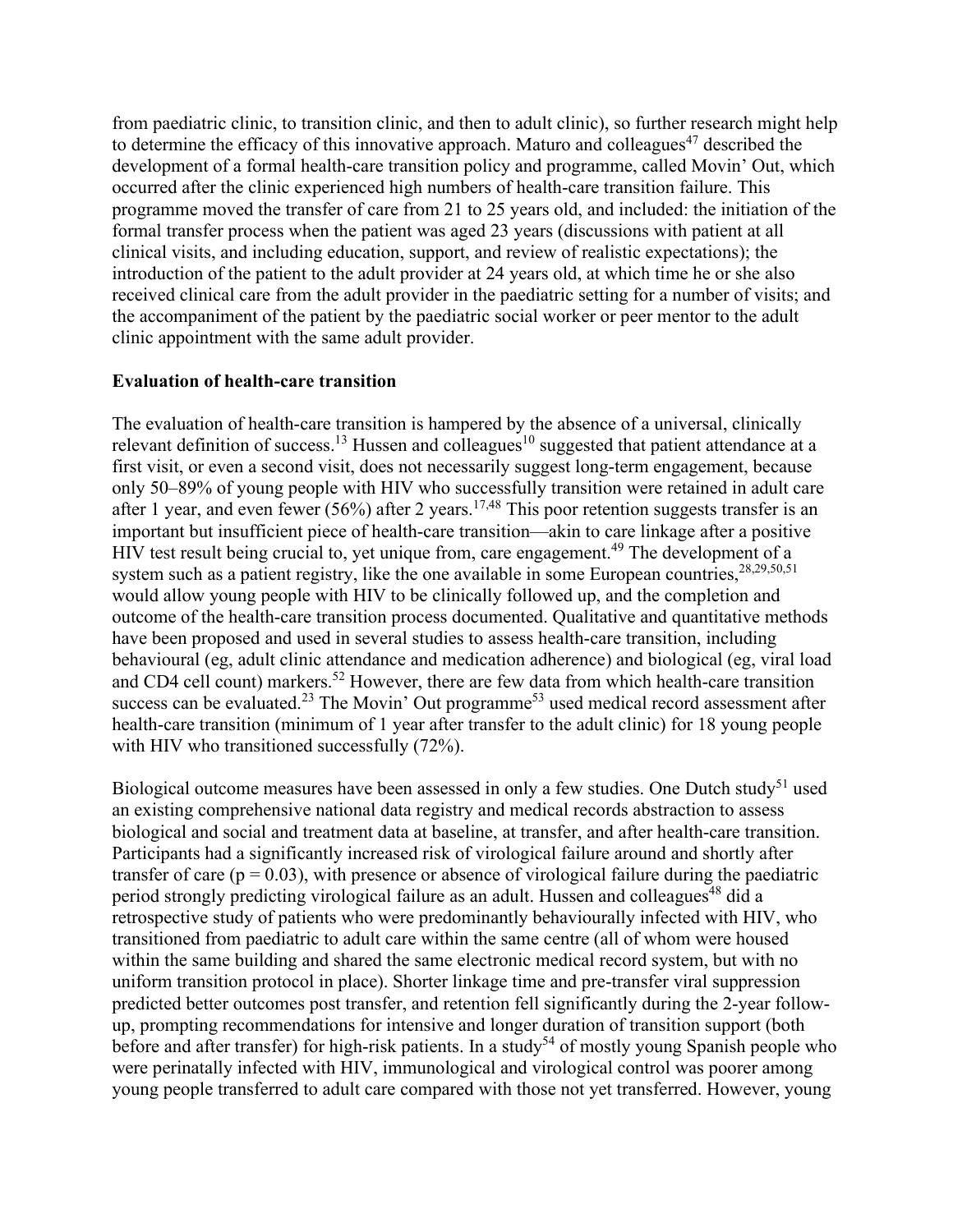people who were transferred were much more likely to have been diagnosed before the era of combination antiretroviral therapy, thus potentially biasing the results. Similarly, in the USA, a downward trend in CD4 cell counts in patients post transfer of care has been reported.<sup>36</sup>

Mortality can be an indicator of poor health-care transition. Studies in high-income countries have highlighted increased mortality rates after transition to adult care in young people who were perinatally infected with HIV,  $50,55$  with causes of death including AIDS complications and suicide. Common problems after health-care transition, such as disengagement from care (attributed to the different care cultures between paediatric and adult clinics) and inadequate adherence to medication have been documented in this population. Poor adherence in paediatric clinic, resistance of the infection to antiretroviral therapy, advanced disease status, and mental health diagnosis has also been noted in this group. These issues highlight the complex factors associated with HIV more broadly for young people. These issues are not unique to health-care transition but must be considered in attempts to provide care continuity through the transition process.

Following up young people after their health-care transition, especially those who move to a new medical system without shared medical records, contributes to evaluation challenges. To address some of these challenges, Tassiopoulos and colleagues<sup>56</sup> did a feasibility survey of Pediatric HIV/AIDS Cohort Study (PHACS) Adolescent Master Protocol participants. Based on these preliminary data, the ongoing PHACS is making accommodations for study participation entirely off-site, through chart abstraction, online data collection, and mailed-in specimen collection. Outcomes will include transfer to and retention in adult care, adherence to medication, and a comprehensive assessment of medical and psychosocial outcomes, including laboratory testing. Panel 2 presents recommendations for the evaluation of health-care transition.

**Panel 2.** Recommendations for evaluation of health-care transition

- Development of a community (or national) patient registry, with input from both paediatric and adult providers
- Formalised interclinic data sharing agreements and protocols
- Medical records abstraction to assess behavioural markers (eg, adult clinic attendance, adherence to medication), biological markers (eg, viral load, CD4 cell count), and psychosocial outcomes, at baseline, during transfer, and at a distal post-transfer time point
- In-depth assessment of process for patients who disengage from care or have poor health outcomes (including mortality), or both, during transition

## **Recommendations and next steps**

Many individual and clinic-level barriers to health-care transition exist including poor health literacy, few life skills (including issues related to sexuality), insufficient health-care selfmanagement skills (including adherence), stigma, drug use and mental health issues, attachment to paediatric providers and fear of transitioning to adult clinics.7,12,13,23,25,26,31–33,35 For young people infected with HIV perinatally, the spectre of multidrug resistance complicates the already difficult health-care transition process.<sup>28–30</sup> However, addressing these barriers is possible through strategies including initiation of the health-care transition preparation process at an early age, with frequent reinforcement; addressing behavioural, emotional, and mental health problems in an ongoing fashion; providing education for all stakeholders; and anticipation of and proactive handling of challenges (figure 2). A multidisciplinary approach and designated staff to focus on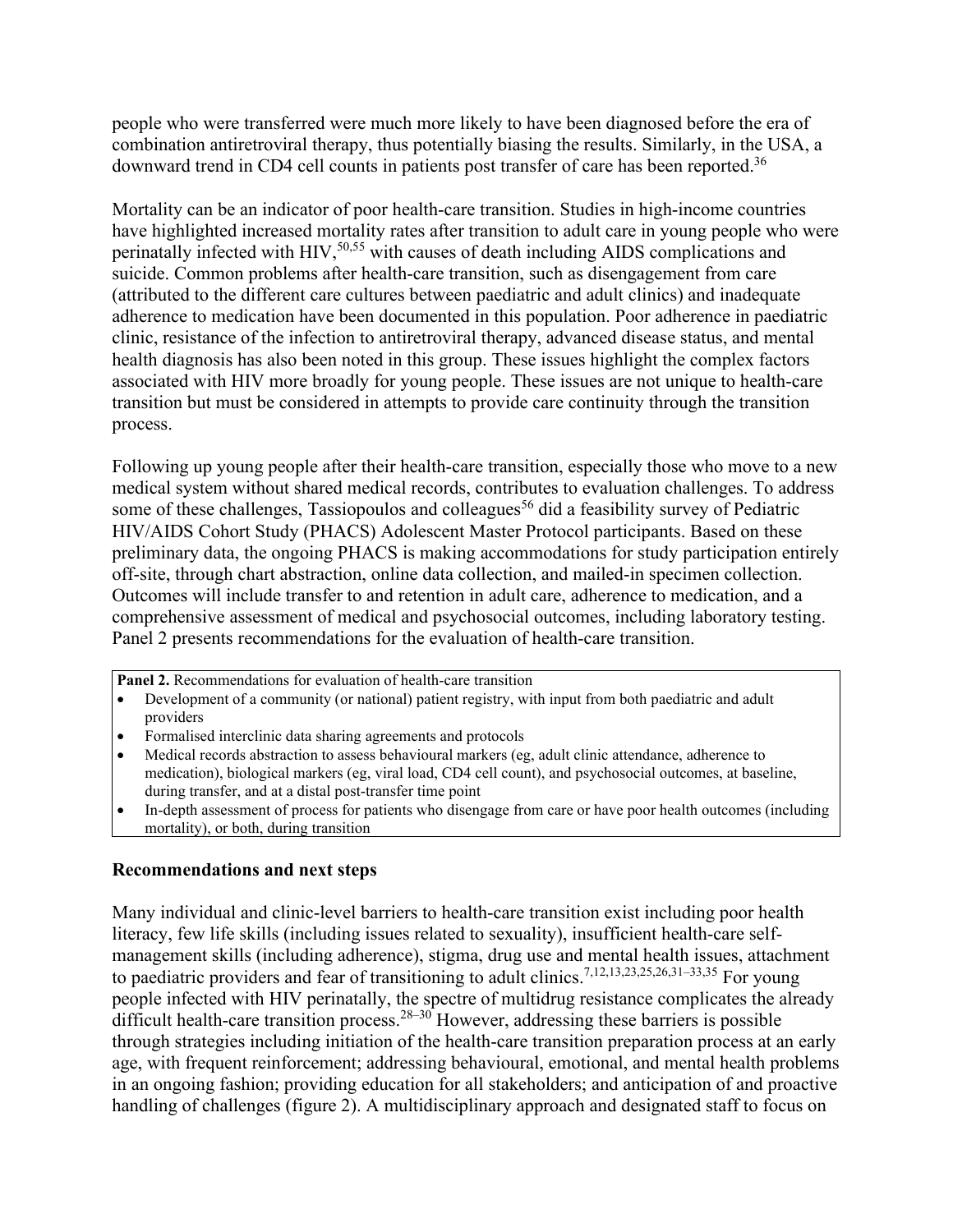health-care transition preparation could aid the transition process.<sup>13,23,27</sup> Although development of formal health-care transition protocols and policies is part of existing health-care transition recommendations, more evidence is needed to support its actual implementation pre-transfer<sup>13,23</sup> and post transfer.



**Figure 2.** HIV-related health-care transition strategies

The connection of young people to adult providers, to bridge these separate worlds, is recommended,<sup>23,32,33,41,57</sup> although system-level barriers present significant obstacles to its implementation. Notable and innovative examples of successful connection strategies exist in both high-income and low-income settings. $27,32-38,41,48$ 

Post transfer there is a need to shift some responsibility for health-care transition success to adult clinics, to ensure that adult clinics support young adults in the same ways paediatric and adolescent settings do before transfer, and to develop individualised care plans that use a developmental approach. Health-care transition can have benefits including patients' opportunities for increased control, responsibility, and independence. Young people with HIV can be viewed as having specific strengths (eg, commitment to their health and well-being, and perseverance in the face of adversity) that can be positively exploited to increase the likelihood of successful health-care transition.<sup>39</sup> Understanding each individual's vulnerabilities and strengths can inform the implementation of individualised care plans, and can emphasise the need for extra support for young people with HIV most at risk of failing health-care transition.

Despite the absence of a universal definition of health-care transition success,<sup>13</sup> our Review suggests a combination of behavioural and biological indicators is ideal. The few studies that have evaluated health-care transition showed care disengagement, inadequate adherence to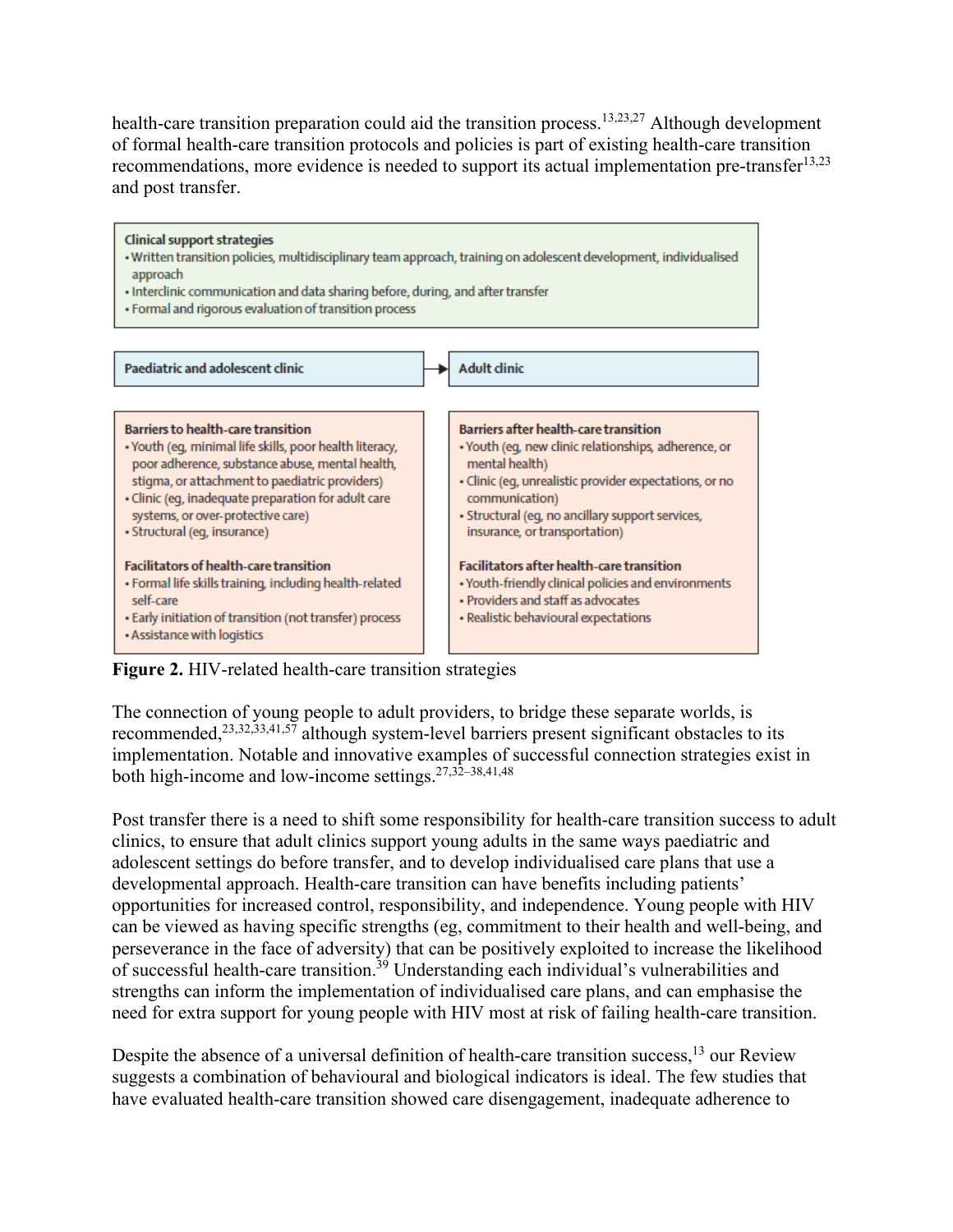medication and virological failure, and some mortality.<sup>36,50,51,53–55</sup> With current system-level barriers, the inability to access young adults who fail to transition is a challenge to the identification of the reasons for failure; however, the research (and common sense) suggests that the factors are the same as the individual and clinical barriers to pre-health-care transition.

Moving forward, a population-level database, such as that which is used in the UK and Ireland<sup>50</sup> and the Netherlands,<sup>51</sup> would probably help to address health-care transition barriers. With the shift to electronic medical records, this type of data should become easier to access and collate. Although the research might be somewhat stymied until these system-level barriers are overcome, communication and data sharing between the paediatric and adolescent clinics and adult clinics, despite these clinical-level and system-level barriers, will help to facilitate clinical collaboration, continuous care engagement, and research initiatives. Recognition of the important role of the adolescent and adult clinics in health-care transition is a key component to ensure active engagement, communication, and data sharing. Research should strive to include a registry of transferred patients, including those deemed to have been unsuccessful transfers; use qualitative and quantitative (including biological) markers; define a universal definition of success; and provide evidence-based assessments of health-care transition programmes.

To maximise the benefits of the recent biomedical innovations across the globe, we need to create systems that will facilitate the ability of young people with HIV to live full and healthy lives before, during, and after health-care transition.

#### **Search strategy and selection criteria**

We searched PubMed, PsycINFO, and Google Scholar databases using ("HIV" AND "transition" OR "health-care transition" OR "transfer of care" AND "adolescent" OR "youth") for publications from the past 15 years (2002– 17). We also searched the reference lists of articles identified by this strategy; publications that appeared relevant based on their titles were reviewed via the same method as those found through database searches. This process also allowed us to include studies published in 2017, but not yet indexed (eg, two health-care transition-specific journal issues were published in May, 2017). Inclusion criteria included articles in English, publication in a peerreviewed journal, and original, empirical research. Literature reviews and policy statements were used to supplement the Review, and to add expert opinion in areas with little supporting research.

#### **Contributors**

DMS and AET equally contributed to manuscript development (eg, inclusion criteria decision, article review, synthesis, and writing).

## **Declaration of interests**

We declare no competing interests.

#### **Acknowledgments**

We thank Morgan Philbin and Samuella Ware for their assistance and thoughtfulness during manuscript development.

## **References**

1 UNAIDS. Global AIDS update 2016. Geneva: Joint United Nations Programme on HIV/AIDS, 2016.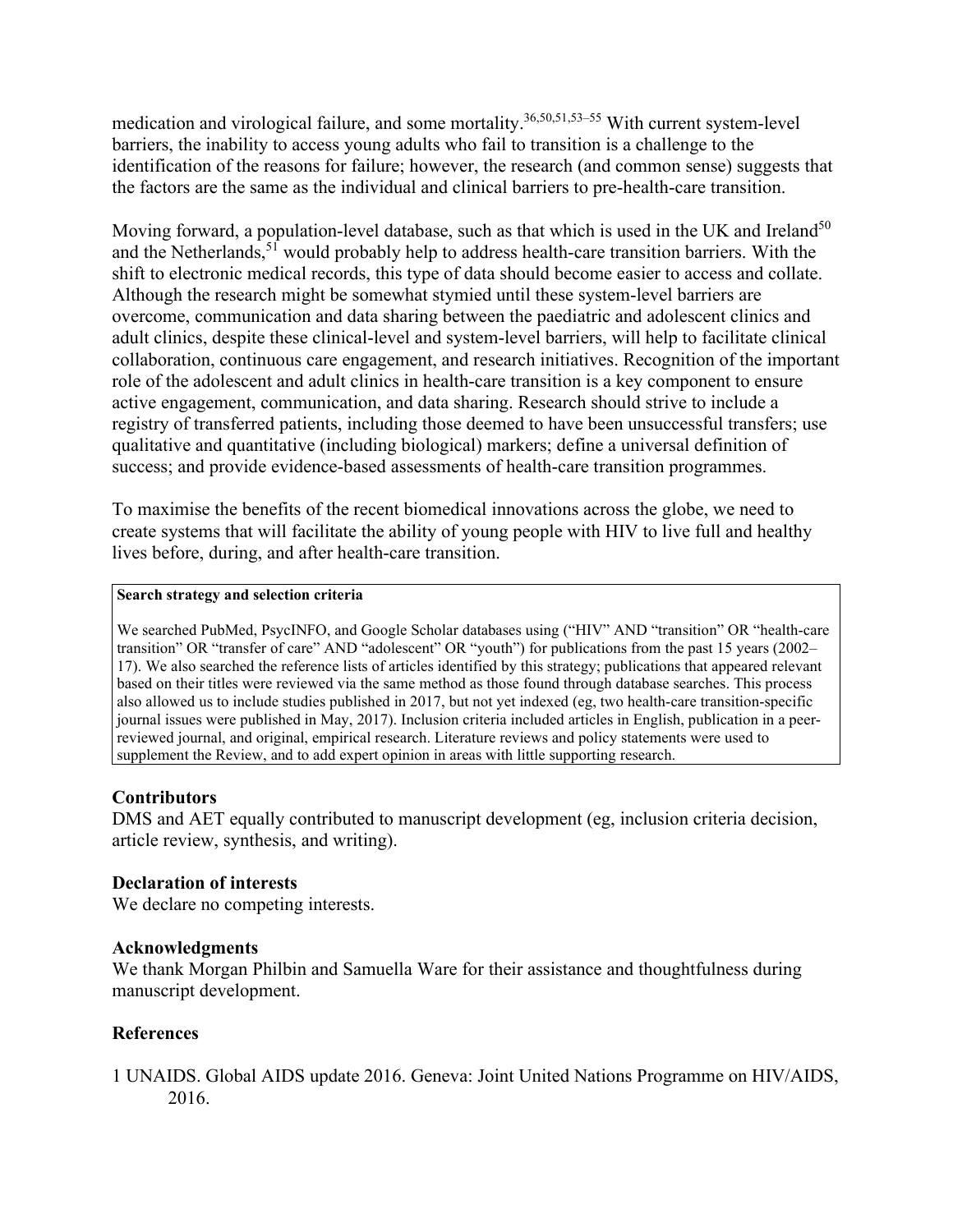- 2 UNAIDS. AIDSinfo. Geneva: Joint United Nations Programme on HIV/AIDS, 2016. <http://aidsinfo.unaids.org/> (accessed April 1, 2017).
- 3 Gardner EM, McLees MP, Burman WJ, Steiner JF, Del RC. The spectrum of engagement in HIV care and its relevance to test-and-treat strategies for prevention of HIV infection. *Clin Infect Dis*, 2011; **52:** 793–800.
- 4 Zanoni BC, Mayer KH. The adolescent and young adult HIV cascade of care in the United States: exaggerated health disparities. *AIDS Patient Care STDs* 2014; **28:** 128–35.
- 5 Centers for Disease Control and Prevention. Vital signs: HIV prevention through care and treatment—United States. 2011. <http://www.cdc.gov/mmwr/preview/mmwrhtml/mm6047a4.htm> (accessed April 1, 2017).
- 6 Lee S, Hazra R. Achieving 90–90–90 in paediatric HIV: adolescence as the touchstone for transition success. *J Int AIDS Soc* 2015; **18** (suppl 6)**:** 20257.
- 7 Acree ME. Transition of care for youth with HIV. *Pediatr Ann* 2017; **46:** e198–202.
- 8 Dahourou DL, Gautier-Lafaye C, Teasdale CA, et al. Transition from paediatric to adult care of adolescents living with HIV in sub-Saharan Africa: challenges, youth-friendly models, and outcomes. *J Int AIDS Soc* 2017; **20** (suppl 3)**:** 21528.
- 9 Dowshen N, D'Angelo L. Health care transition for youth living with HIV/AIDS. *Pediatrics*  2011; **128:** 762–71.
- 10 Hussen SA, Chahroudi A, Boylan A, Camacho-Gonzalez AF, Hackett S, Chakraborty R. Transition of youth living with HIV from pediatric to adult-oriented healthcare: a review of the literature. *Future Virol* 2014; **9:** 921–29.
- 11 Lam PK, Fidler S, Foster C. A review of transition experiences in perinatally and behaviourally acquired HIV-1 infection; same, same but different? *J Int AIDS Soc* 2017; **20** (suppl 3)**:** 21506.
- 12 Tepper V, Zaner S, Ryscavage P. HIV healthcare transition outcomes among youth in North America and Europe: a review. *J Int AIDS Soc* 2017; **20** (suppl 3)**:** 21490.
- 13 Gilliam PP, Ellen JM, Leonard L, Kinsman S, Jevitt CM, Straub DM. Transition of adolescents with HIV to adult care: characteristics and current practices of the adolescent trials network for HIV/AIDS interventions. *J Assoc Nurses AIDS Care* 2011; **22:** 283–94.
- 14 Oswald DP, Gilles DL, Cannady MS, Wenzel DB, Willis JH, Bodurtha JN. Youth with special health care needs: transition to adult health care services. *Matern Child Health J*  2013; **17:** 1744–52.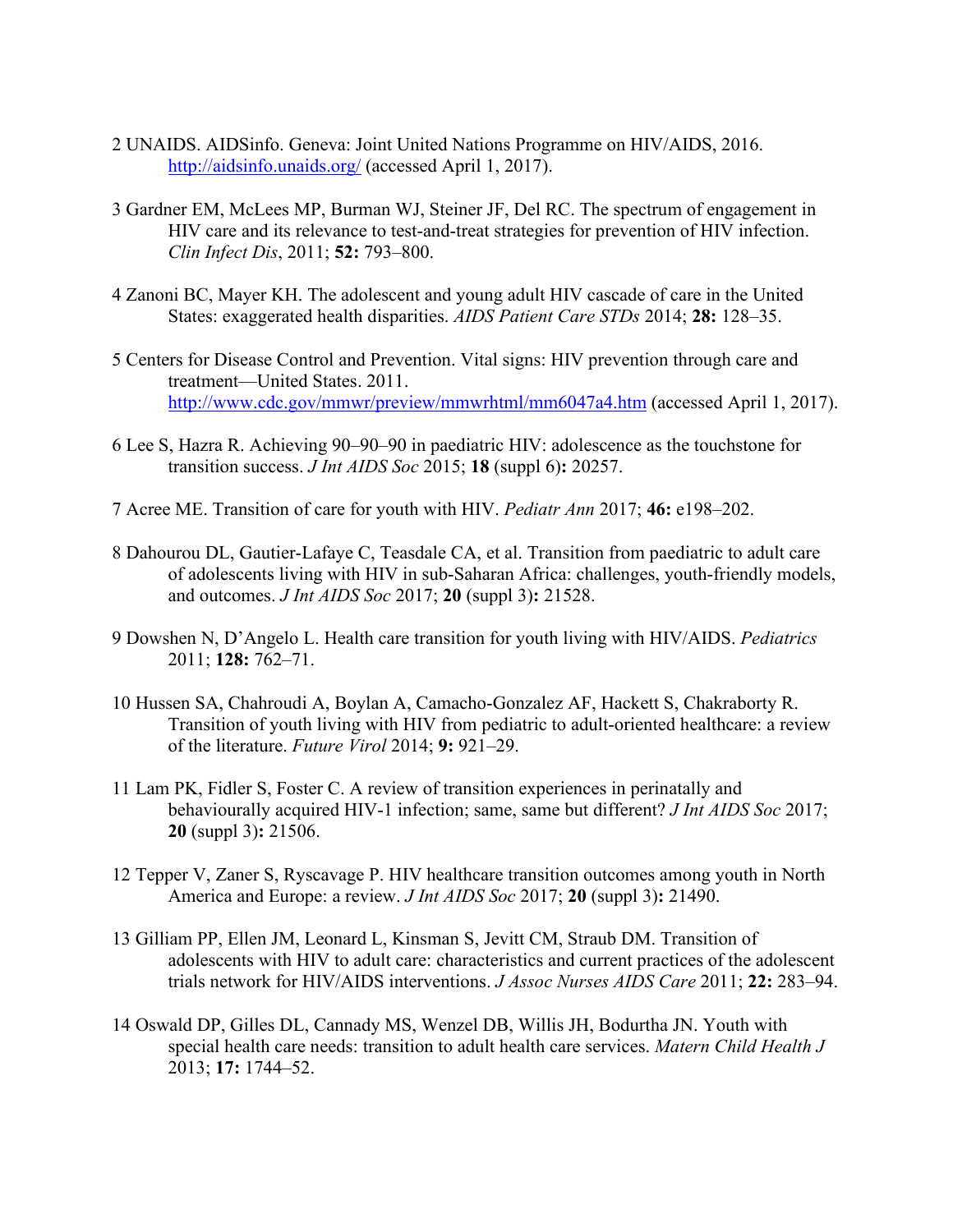- 15 Crowley R, Wolfe I, Lock K, McKee M. Improving the transition between paediatric and adult healthcare: a systematic review. *Arch Dis Child* 2011; **96:** 548–53.
- 16 Cervia JS. Easing the transition of HIV-infected adolescents to adult care. *AIDS Patient Care STDs* 2013; **27:** 692–96.
- 17 Ryscavage P, Macharia T, Patel D, Palmeiro R, Tepper V. Linkage to and retention in care following healthcare transition from pediatric to adult HIV care. *AIDS Care* 2016; **28:**  561–65.
- 18 The Lancet. Caring for those growing up with HIV. *Lancet* 2013; **382:** 2.
- 19 WHO. HIV and adolescents: guidance for HIV testing and counselling and care for adolescents living with HIV. Recommendations for a public health approach and considerations for policy-makers and managers. Geneva: World Health Organization, 2013. <http://www.ncbi.nlm.nih.gov/books/NBK217962/> (accessed May 26, 2017).
- 20 American Academy of Pediatrics. Transitioning HIV-infected youth into adult health care. *Pediatrics* 2013; **132:** 192–97.
- 21 New York State Department of Health. Transitioning HIV-infected adolescents into adult care. 2012. [https://www.guideline.gov/summaries/summary/34973?](https://www.guideline.gov/summaries/summary/34973) (accessed April 1, 2017).
- 22 Blum RWM, Garell D, Hodgman CH, et al. Transition for child-centered to adult health care systems for adolescents with chronic conditions: a position paper of the Society of Adolescent Medicine. *J Adolesc Health* 1993; **14:** 570–76.
- 23 Tanner AE, Philbin MM, DuVal A, Ellen J, Kapogiannis B, Fortenberry JD. Transitioning HIV-positive adolescents to adult care: lessons learned from twelve adolescent medicine clinics. *J Pediatr Nurs* 2016; **31:** 537–43.
- 24 Tulloch O, Theobald S, Ananworanich J, et al. From transmission to transition: lessons learnt from the Thai paediatric antiretroviral programme. *PLoS One* 2014; **9:** e99061.
- 25 Vijayan T, Benin AL, Wagner K, Romano S, Andiman WA. We never thought this would happen: transitioning care of adolescents with perinatally acquired HIV infection from pediatrics to internal medicine. *AIDS Care* 2009; **21:** 1222–29.
- 26 Sharma N, O'Hare K, Antonelli RC, Sawicki GS. Transition care: future directions in education, health policy, and outcomes research. *Acad Pediatr* 2014; **14:** 120–27.
- 27 Tanner A, Philbin MM, Ma A, et al. Adolescent to adult HIV healthcare transition from the perspective of adult providers across 14 cities in the United States. *J Adolesc Health* (in press).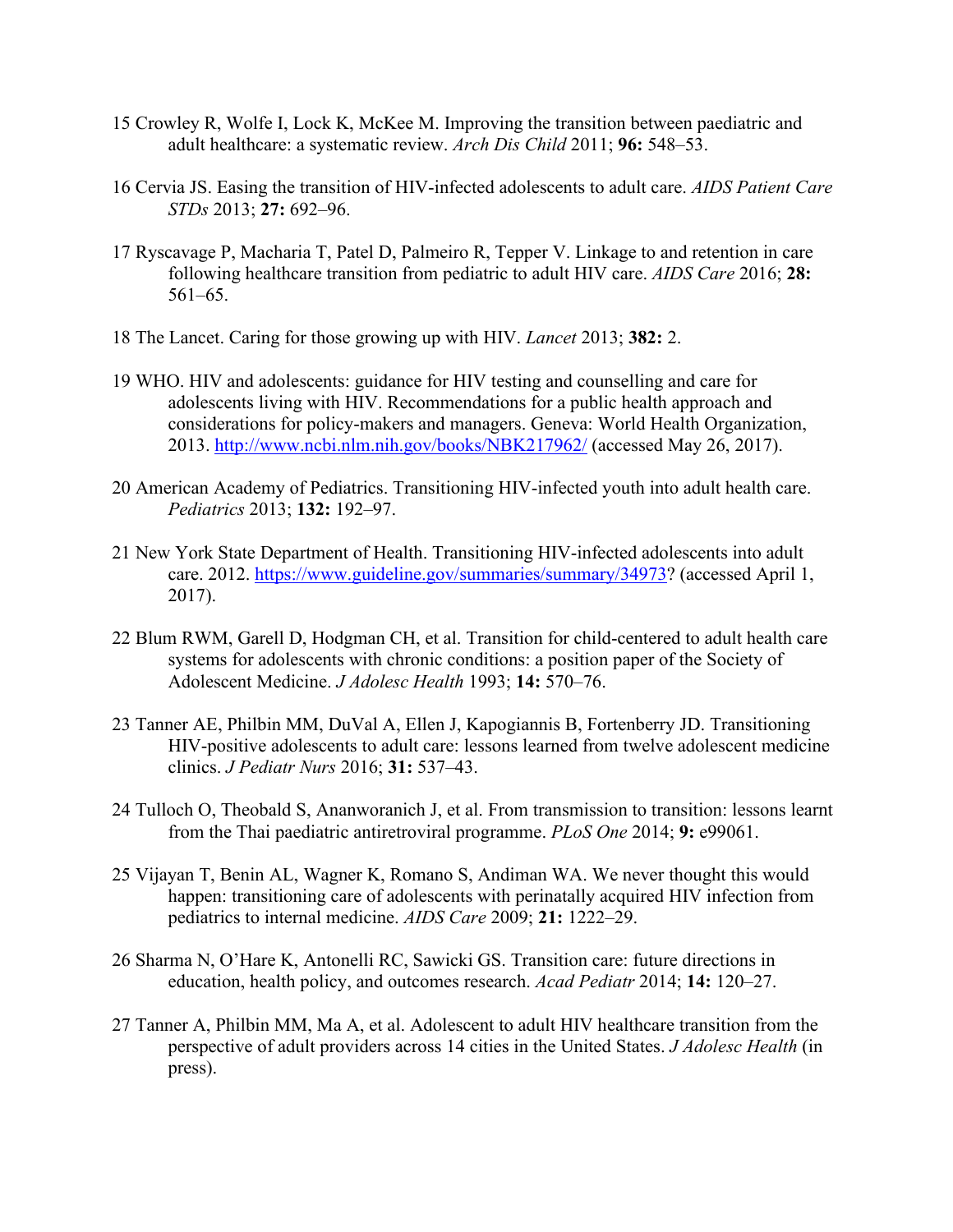- 28 Collins IJ, Foster C, Tostevin A, et al. Clinical status of adolescents with perinatal HIV at transfer to adult care in the UK/Ireland. *Clin Infect Dis* 2017; **64:** 1105–12.
- 29 Foster C, Judd A, Tookey P, et al. Young people in the United Kingdom and Ireland with perinatally acquired HIV: the pediatric legacy for adult services*. AIDS Patient Care STDs*  2009; **23:** 159–66.
- 30 Van der Linden D, Lapointe N, Kakkar F, et al. The young and the resistant: HIV-infected adolescents at the time of transfer to adult care. *J Pediatr Infect Dis Soc* 2013; **2:** 382–85.
- 31 De Santis JP, Garcia A, Chaparro A, Beltran O. Integration versus disintegration: a grounded theory study of adolescent and young adult development in the context of perinatallyacquired HIV infection. *J Pediatr Nurs* 2014; **29:** 422–35.
- 32 Fair CD, Sullivan K, Dizney R, Stackpole A. "It's Like Losing a Part of My Family": transition expectations of adolescents living with perinatally acquired HIV and their guardians. *AIDS Patient Care STD*s. 2012; **26:** 423–29.
- 33 Miles K, Edwards S, Clapson M. Transition from paediatric to adult services: experiences of HIV-positive adolescents. *AIDS Care* 2004; **16:** 305–14.
- 34 Le Roux E, Gottot S, Aupiais C, Girard T, Teixeira M, Alberti C. Professional's perspectives on care management of young people with perinatally acquired HIV during transition: a qualitative study in adult care setting. *PLoS One* 2017; **12:** e0169782.
- 35 Philbin M, Tanner A, Chambers B, et al. Transitioning HIV-infected adolescents to adult care at 14 clinics across the United States: using adolescent and adult providers' insights to create multi-level solutions to address transition barriers. *AIDS Care* 2017; **29:** 1227–34.
- 36 Wiener LS, Kohrt B-A, Battles HB, Pao M. The HIV experience: youth identified barriers for transitioning from pediatric to adult care. *J Pediatr Psychol* 2011; **36:** 141–54.
- 37 Bundock H, Fidler S, Clarke S, et al. Crossing the divide: transition care services for young people with HIV—their views. *AIDS Patient Care STDs* 2011; **25:** 465–73.
- 38 Valenzuela JM, Buchanan CL, Radcliffe J, et al. Transition to adult services among behaviorally infected adolescents with HIV—a qualitative study. *J Pediatr Psychol* 2011; **36:** 134–40.
- 39 Persson A, Newman C. When HIV-positive children grow up: a critical analysis of the transition literature in developed countries. *Qual Health Res* 2012; **22:** 656–67.
- 40 Fair CD, Albright J, Lawrence A, Gatto A. "The pediatric social worker really shepherds them through the process": care team members' roles in transitioning adolescents and young adults with HIV to adult care. *Vulnerable Child Youth Stud* 2012; **7:** 338–46.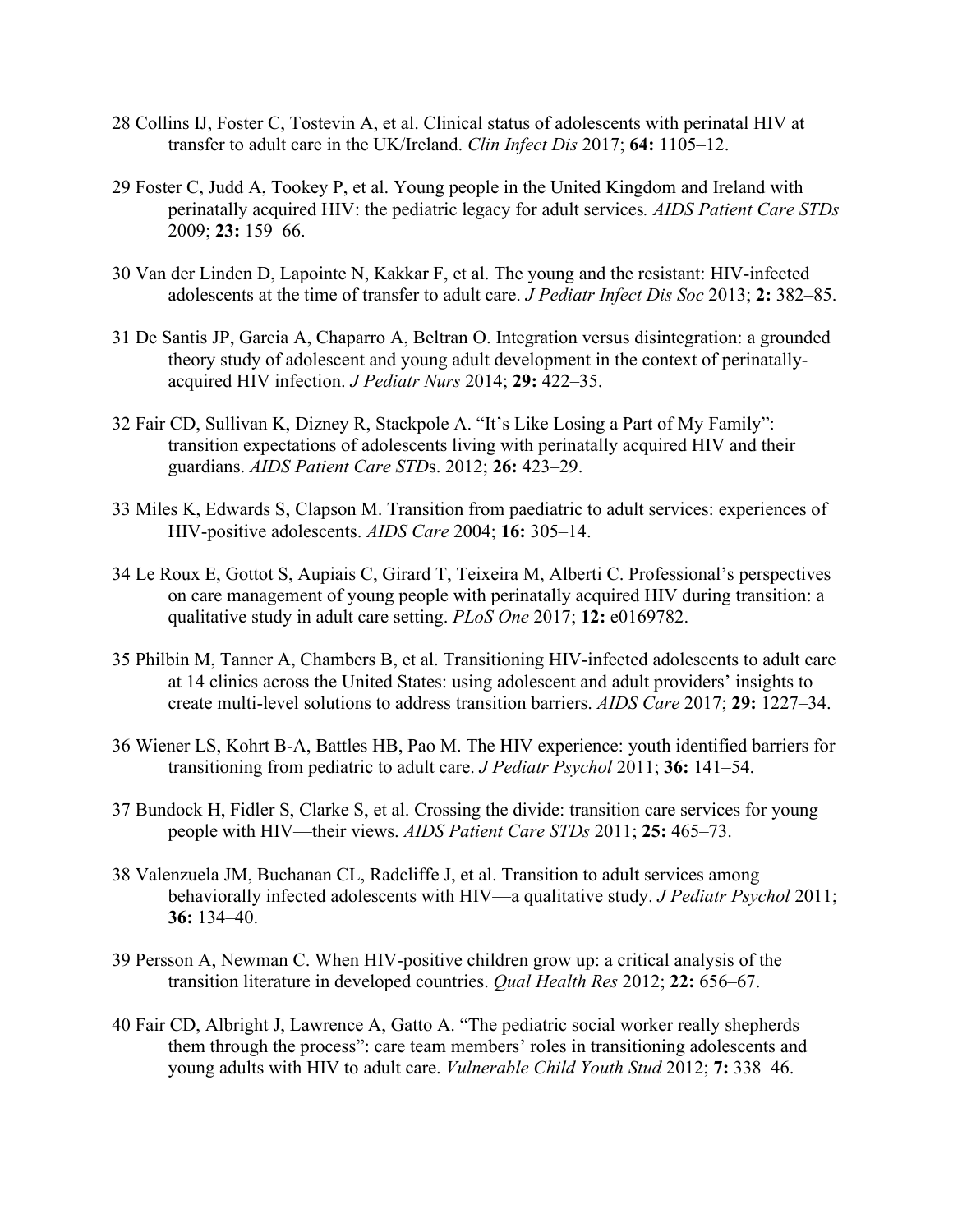- 41 Fair CD, Sullivan K, Gatto A. Best practices in transitioning youth with HIV: perspectives of pediatric and adult infectious disease care providers. *Psychol Health Med* 2010; **15:** 515– 27.
- 42 White AJ, Howland L, Clark MJ. Enhancing acquisition of health care management skills in youth living with HIV prior to transition: a pilot study. *J Assoc Nurses AIDS Care* 2015; **26:** 296–300.
- 43 Agency for Healthcare Research and Qauality, US Department of Health and Human Services. Health literacy universal precautions toolkit, 2nd edn. Use the Teach-Back method: tool #5. [https://www.ahrq.gov/professionals/quality-patient-safety/quality](https://www.ahrq.gov/professionals/quality-patient-safety/quality-resources/tools/literacy-toolkit/healthlittoolkit2-tool5.html)[resources/tools/literacy-toolkit/healthlittoolkit2-tool5.html](https://www.ahrq.gov/professionals/quality-patient-safety/quality-resources/tools/literacy-toolkit/healthlittoolkit2-tool5.html) (accessed Dec 5, 2017).
- 44 Campbell T, Beer H, Wilkins R, Sherlock E, Merrett A, Griffiths J. "I look forward. I feel insecure but I am ok with it". The experience of young HIV+ people attending transition preparation events: a qualitative investigation. *AIDS Care* 2010; **22:** 263–69.
- 45 Hansudewechakul R, Pongprapass S, Kongphonoi A, Denjanta S, Watanaporn S, Sohn AH. Transition of Thai HIV-infected adolescents to adult HIV care. *J Int AIDS Soc* 2015; **18:**  20651.
- 46 Nyabigambo A, Kanaabi Muliira J, Atuyambe L, Babikako H, Kambugu A, Ndoleriire C. Determinants of utilization of a no-cost HIV transition clinic: a cross-sectional study of young adults living with HIV/AIDS. *Adolesc Health Med Ther* 2014; **5:** 89.
- 47 Maturo D, Powell A, Major-Wilson H, Sanchez K, De Santis JP, Friedman LB. Development of a protocol for transitioning adolescents with HIV infection to adult care. *J Pediatr Health Care* 2011; **25:** 16–23.
- 48 Hussen SA, Chakraborty R, Knezevic A, et al. Transitioning young adults from paediatric to adult care and the HIV care continuum in Atlanta, Georgia, USA: a retrospective cohort study. *J Int AIDS Soc* 2017; **20:** 21848.
- 49 Philbin MM, Tanner AE, DuVal A, Ellen JM, Kapogiannis B, Fortenberry DJ. Understanding care linkage and engagement across 15 adolescent clinics: provider perspectives and implications for newly HIV-infected youth. *AIDS Educ Prev* 2017; **29:** 93–103.
- 50 Fish R, Judd A, Jungmann E, O'Leary C, Foster C, HIV Young Persons Network (HYPNet). Mortality in perinatally HIV-infected young people in England following transition to adult care: an HIV Young Persons Network (HYPNet) audit. Mortality in young adults with perinatal HIV. *HIV Med* 2014; **15:** 239–44.
- 51 Weijsenfeld AM, Smit C, Cohen S, et al. Virological and social outcomes of HIV-infected adolescents and young adults in the Netherlands before and after transition to adult care. *Clin Infect Dis* 2016; **63:** 1105–12.